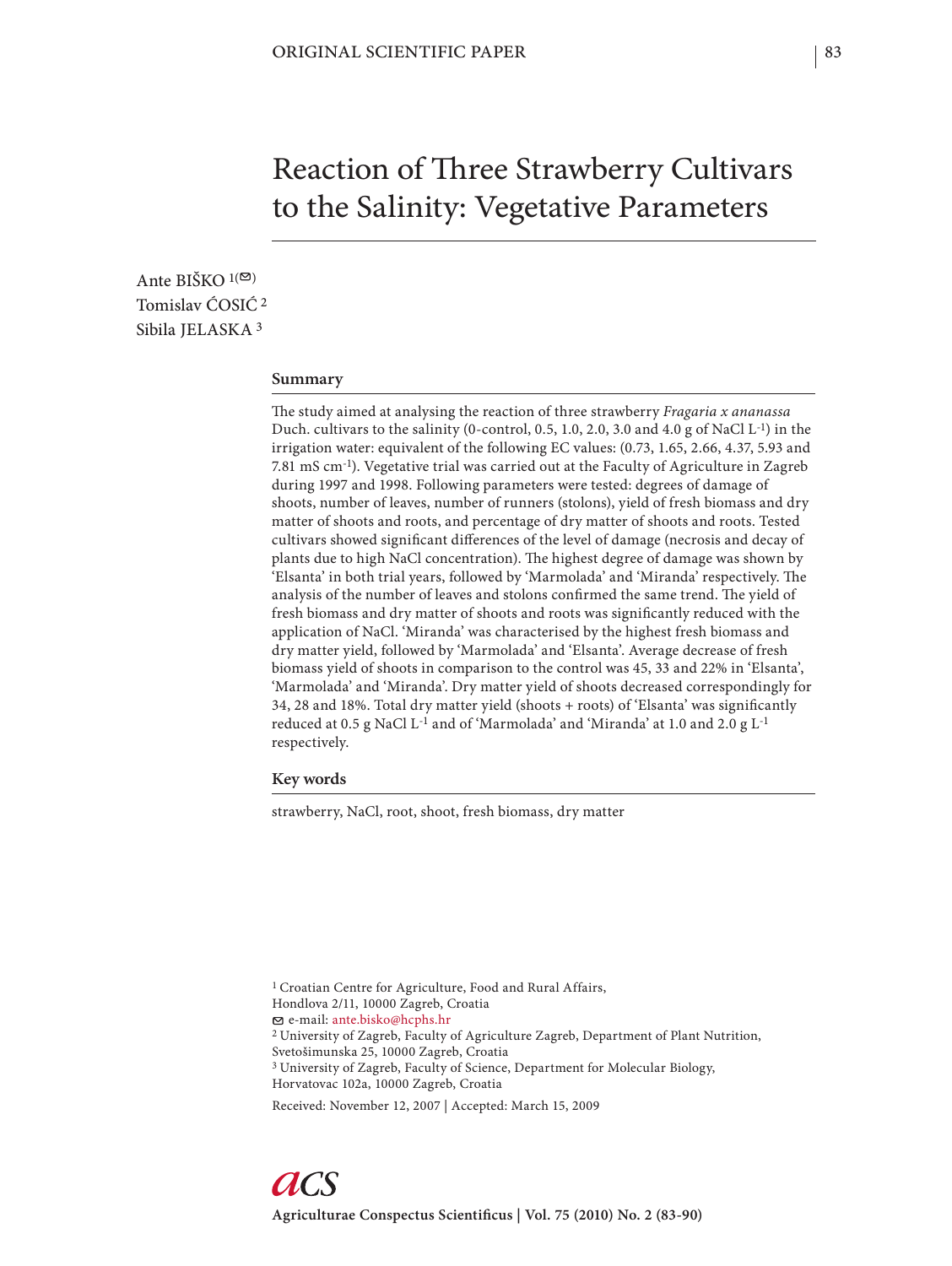# **Introduction**

Excessive salts in soil often are limiting factor in cultivation of agricultural crops in arid and semiarid areas (Marschner, 1995). These areas are significant for high temperatures and evapotrasnpiration as well as for low precipitation rate, which would rinse excess salts to lower soil layers. One third of world areas that are irrigated have high salt content (Epstein et al., 1980). When it comes to high salt content in soil (growing substrate), three main factors are influencing plants unfavourably: 1) water deficiency, induced lower (or more negative) water potential, 2) ion toxicity – excessive receipt of Cl- and Na+, and 3) disturbance in balance of nutrient receipt and transport (Greenway and Munns, 1980; Ream and Furr, 1976; Zekri and Parsons, 1992; Peres-Alfocea et al., 1993), which impacts negatively on growth and yield of majority of agricultural crops (Maas, 1986).

Few measures can be used for correction and usage of salted soils, although each of them has limited possibilities. Sibbett (1995) quotes *salts leaching* as the only correct measure, but only in cases when proper drainage system is put in place and sufficient level of quality water needed for salt leaching is available. Liu et al. (1997) recommend long-term cultivation of tolerant crops with high capacity for salts removal. Marschner et al. (1981b) recommend cultivation of tolerant genotypes. Soils with high sodium content are '*repaired'* best if fertilized profusely with NPK fertilizer before planting (Finck, 1982). Positive impact of calcium on decreasing of adverse salts effect, and on growth and yield were recognized by: Cramer et al. (1986); Rengel (1992) and Lopez and Satti, (1996). Importance of balanced fertilization in management of soil salinity was implied by other authors as well (Garg et al., 1993; Alarcon et al., 1994; Adler et al., 1995; Bar et al., 1997; Lei et al., 1997). Plant species react differently to high salts content (Greenway and Munns, 1980; Bergmann, 1992). Salinity tolerance, also, varies depending on growth stage of plant development (Mass, 1986; Zekri, 1993; Ashraf and McNeily, 1988). Significant differences to salts tolerance were determined within the same species (Heimler et al., 1995; Cornillon and Palloix, 1997; Serraj et al., 1998; Shannon and Noble, 1995; Marschner et al., 1981a). Tolerant genotypes are used for cultivation on salted soils, and as a basis in breeding. Previous research on strawberry has shown its strong susceptibility to salts (Maas, 1986; Maroto and Lopez-Galarza, 1989; Ehlig and Bernstain, 1958; Ehlig, 1961; Martinez Baroso and Alvarez, 1997; Awang et al., 1993, Ondrašek et al., 2006). In addition to the research executed in vegetative or field trial, Badawi et al. (1990) and Biško et al. (1997a) were studying NaCl impact on regeneration and shoot growth of strawberry in *in vitro* conditions.

Regardless of research conditions (*in vitro, ex vitro* – field or vegetative trial), significant differences to salinity tolerance of certain genotypes were determined. The main objectives of this research were to study NaCl impact on growth and development of strawberries in vegetative trial, to establish the best parameter as selection criteria, and to establish reactions conditioned by a cultivar.

## **Material and methods**

The study was carried out in a plastic tunnel at the Faculty of Agriculture, University of Zagreb in the course of two vegetation years (1997 and 1998). In a study, growing substrate 'FLORATERA' was used, distinguished by suitable nutrient concentration and very low salt content [pH in water (10/100, g/ vol) in naturally moist sample=7.05; E.C. mS cm-1 (1:2 vol./vol.) in naturally moist sample = 1.40; Na = 43.00 mg  $L^{-1}$ , Cl = 78.90 mg  $L^{-1}$ ]. Prior to filling, entire substrate mass was mixed and in each container (6 litres vol) perforated pvc bag was inserted, fi lled with 3.6 kg of substrate. Prior to planting, 'frigo plants' were prepared by washing in water; roots were shortened to 8 cm and 60 uniform plants of each cultivar were planted individually in vegetative containers. Strawberry frigo plants (medium early, homogeneous cultivars: '*Elsanta', 'Marmolada'* and '*Miranda'*) were planted in the middle of April. Containers were arranged in completely randomized design (CRD) – a trial of six treatments in 10 repetitions for each cultivar was formed, followed by irrigation of 1.0 litre of water per pot. Afterwards, in each container 400 mL of substrate and 0.5 cm layer of sand  $(Ø 2-4)$ mm) were added, previously rinsed in 2.5% of HCl and water for several times. Trial was carried out in partially controlled conditions (quantity and quality of water for irrigation). Irrigation with salted water started week after planting. The trial variants (options) were determined by adding NaCl into irrigation water in concentration of: 0.0 (control); 0.5; 1.0; 2.0; 3.0 and 4.0 g L-1, equivalent to following  $EC_w$ : 0.73; 1.65; 2.66; 4.37; 5.93 and 7.81 mS cm-1 and pH values: 7.23; 7.26; 7.28; 7.30, 7.30 and 7.32. Plants were irrigated every 5 - 6 days with 500 ml/pot (in April, May, and June – 14 times per year in total). Underneath containers, plastic pads were placed in which strained water was collected. Potable water was used in control and for variants preparation. EC water value during treatment was 0.71 - 0.75 mS cm-1. Top dressing was done four times per year; during irrigation (1% v/v: at irrigation 3 and 7 with Fertina G - composition in %: N=8,  $K<sub>2</sub>O=7$ , MgO=2, B=0.5, Fe=0.2, and at irrigation 5 and 9 with Fertina C – composition in %: N=4,  $P_2O_5=6$ ,  $K_2O=8$ , B=0.01, Cu=0.002, Fe=0.02, Zn=0.005). Plants in a trial were observed regularly and biological changes in growth and development were recorded, as well as occurrence of chlorosis and necrosis. Moment of occurrence of runners (stolons) and their number was determined. Immediately before plants were taken to determine the growth parameters, degree of damage caused by salts – 'damage ranking' was determined:

- 1 completely healthy plants, no sign of chlorosis or necrosis,
- 2 chlorosis of marginal parts of older leaves (zone  $\lt \frac{1}{2}$  cm),
- 3 necrosis of marginal parts of older leaves (zone  $<$  ½ cm),
- 4 necrosis of marginal parts of older leaves (zone up to 1 cm),
- 5 complete necrosis of older leaves,
- 6 complete necrosis of older and partly of younger leaves,
- 7 complete necrosis of older and younger leaves (only terminal bud left green),
- 8 dead plants.

With ending of vegetative trial (1 decade in July), plant material of strawberries was taken to determine the growth parameters. Plants were taken out of the substrate, and with light shaking at the beginning followed by manual cleaning, the substrate was completely removed from roots. Subsequently, plants were washed twice in potable, distilled and redistilled water and dried out on a filter paper (see photo 1). Flower shoots were removed from the runner; plants were divided to roots and shoots.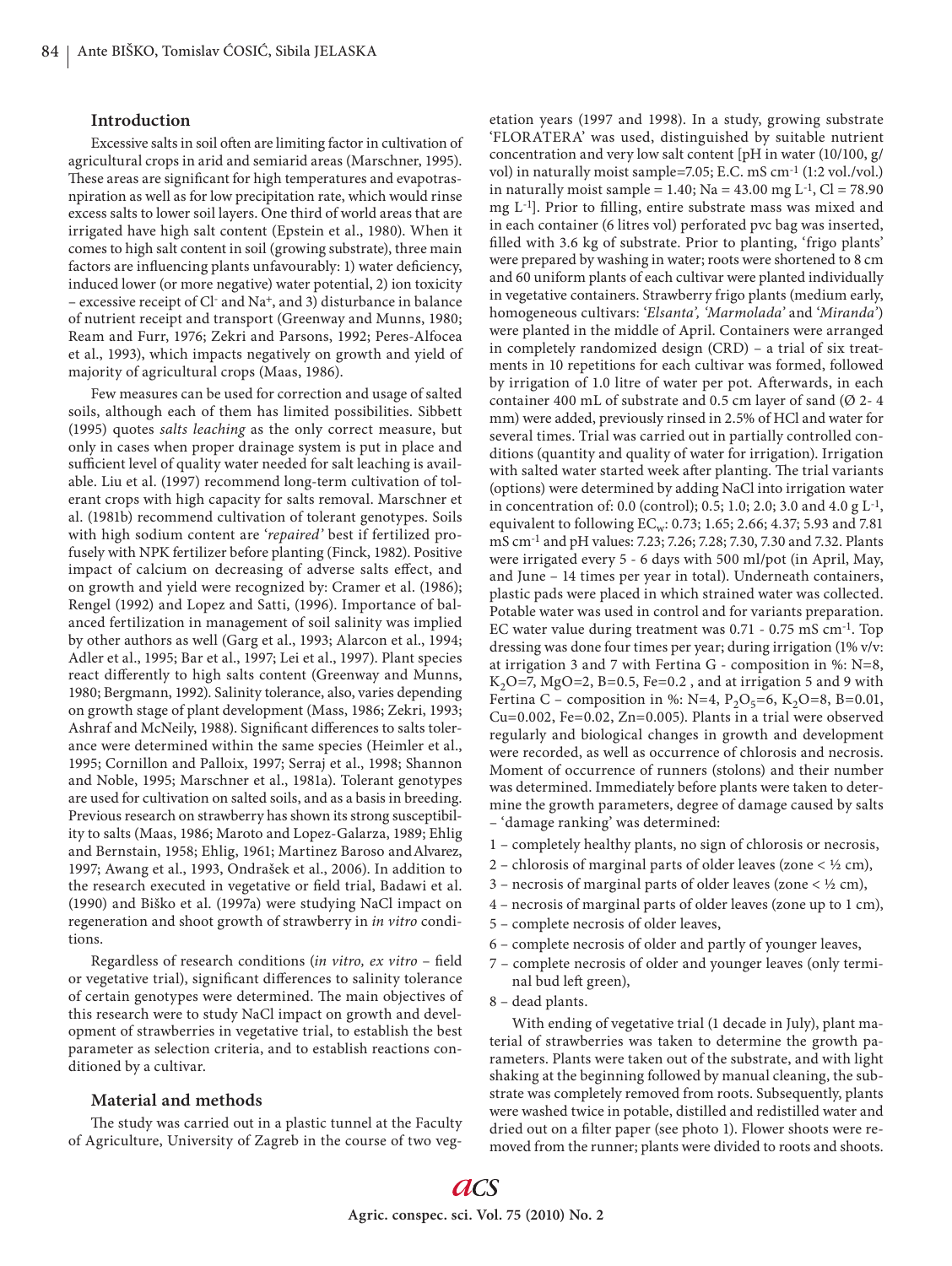

**Photo 1.** Plant material of strawberries (left - Elsanta, midle - Marmolada, right - Miranda; from left to right: 0; 0.5; 1.0; 2.0; 3.0 and 4.0 g NaCl  $L^{-1}$  water for irrigation)

Yield of fresh biomass (FB), dry matter (DM), and percentage of dry matter (%DM) were determined.

Once plants were divided to roots and shoots, fresh biomass yield was determined by weighing on analytical scale. Dry matter yield was determined (weighing on analytical scale) subsequent to drying of a sample until constant mass at 105°C was reached. Dry matter percentage was calculated: (DM/FB)x100.

Statistical data analysis: Both years, trial was set according to completely randomized design (CRD): three cultivars x six treatments x 10 repetitions. Collected parameters that were measured were analyzed by using variance analysis (ANOVA test), Petz (1985). LSD (last significant different) was calculated in case when F-test was significant at levels  $\alpha$  = 0.05. Computer program EXCEL 7.0. was used to calculate Linear regression (Serdar, 1977; Bender et al., 1989) and for graphic design.

#### **Results**

First signs of salts impact appeared in older leaves 15 days after trial started. It manifested as marginal chlorosis that was transferring gradually to marginal necrosis of older leaves, their total decay followed by marginal and total necrosis of younger leaves, and finally decay of plants on substrate with higher salts concentration.

"Damage ranking of shoots" shows that in both trial years, salts application significantly influenced the degree of strawberry damage (graph 1). Marginal leaf chlorosis was caused by concentration of 0.5 g NaCl  $L^{-1}$ , and necrosis (different degree)



**Graph 1.** Impact of NaCl in irrigation water on degree of damage: chlorosis, necrosis, decay (two-year average)

was caused by higher concentration. Every increase of salts concentration in irrigation water above 0.5 g NaCl  $L$ <sup>-1</sup>, was influencing significantly to the degree of strawberry damage (with the exception of damage degree values of 'Miranda' in variants with 0.5 and 1.0 g NaCl  $L^{-1}$ , where there were no significant differences). The impact of salts on growth and development of shoots of three cultivars, as well as damage degree during salts application is shown in graph 1. In both trial years the highest degree of damage occurred in 'Elsanta', followed by 'Marmolada', and then 'Miranda'. Differences established are statistically justified (regression analysis).

Statistical data analysis (graphs 2 and 3) demonstrates the impact of salts on number of strawberry leaves and stolons (runners). For both researched characteristics, significant cultivar characteristic was established, where 'Marmolada' had signifi cantly more leaves, while 'Miranda' had most of the stolons. The application and increase of salts concentration in a nutritive base had stronger impact on regeneration and number of stolons then on number of leaves. For both characteristics, 'Elsanta' demonstrated higher sensitivity then 'Marmolada', and 'Mirnada' especially. Application of two the highest dosages (3.0 and 4.0 g NaCl L<sup>-1</sup>) very significantly influenced both observed parameters in all three tested cultivars.

The salts impact on fresh biomass yield of shoots is shown in graph 4 and table 1. Adding of salts in concentration of 0.5 g of NaCl L<sup>-1</sup> significantly impacted decrease of fresh biomass yield of 'Elsanta' in both trial years. By studying both trial years, re-



**Graph 2.** Impact of NaCl in irrigation water on number of leaves per plant (two-year average)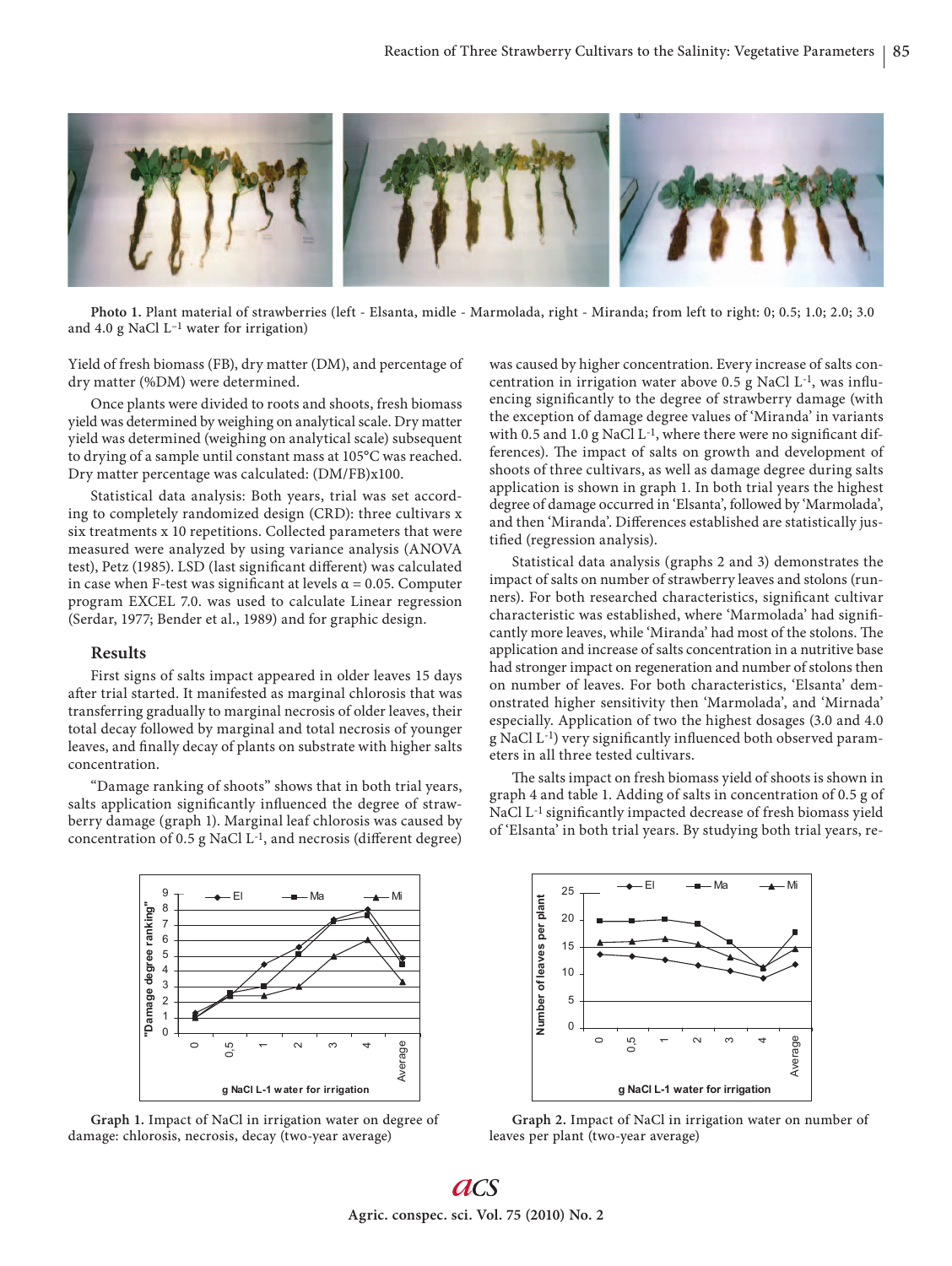**Table 1.** Relative yield of: fresh biomass (FB) and dry matter (DM) of shoots, fresh biomass (FB) and dry matter (DM) of roots, total (roots+shoots) fresh biomass (FB) and dry matter (DM), mass ratio of fresh biomass of shoots and roots, and mass ratio of dry matter of shoots and roots (two-year average)

| gNaCl $L^{-1}$ | FB (shoots) | DM (shoots) | FB (roots) | DM (roots) | $FB (total (r+s))$ | $DM (total (r+s))$ | FB (shoot/root) | DM (shoot/root) |
|----------------|-------------|-------------|------------|------------|--------------------|--------------------|-----------------|-----------------|
| 'Elsanta'      |             |             |            |            |                    |                    |                 |                 |
| 0.0            | 100.0       | 100.0       | 100.0      | 100.0      | 100.0              | 100.0              | 3.7             | 3.3             |
| 0.5            | 80.5        | 91.3        | 87.2       | 88.2       | 84.2               | 90.5               | 3.4             | 3.4             |
| 1.0            | 63.5        | 70.6        | 77.5       | 68.2       | 67.3               | 70.0               | 3.0             | 3.4             |
| 2.0            | 41.9        | 56.9        | 65.9       | 56.2       | 47.7               | 56.7               | 2.3             | 3.3             |
| 3.0            | 22.8        | 40.9        | 54.9       | 37.5       | 29.0               | 40.1               | 1.5             | 3.6             |
| 4.0            | 16.3        | 34.0        | 49.8       | 35.4       | 22.9               | 34.4               | 1.2             | 3.2             |
| Average        | 54.2        | 65.6        | 72.3       | 64.4       | 58.5               | 65.3               | 2.8             | 3.3             |
| 'Marmolada'    |             |             |            |            |                    |                    |                 |                 |
| 0.0            | 100.0       | 100.0       | 100.0      | 100.0      | 100.0              | 100.0              | 4.1             | 3.6             |
| 0.5            | 96.8        | 96.3        | 92.2       | 90.8       | 94.8               | 95.1               | 4.4             | 3.8             |
| 1.0            | 93.7        | 92.9        | 98.2       | 90.0       | 93.6               | 92.3               | 4.0             | 3.7             |
| 2.0            | 66.9        | 72.2        | 82.5       | 67.8       | 69.8               | 71.2               | 3.4             | 3.8             |
| 3.0            | 25.1        | 43.3        | 56.8       | 41.2       | 30.1               | 42.8               | 1.8             | 3.8             |
| 4.0            | 14.1        | 25.1        | 56.4       | 41.3       | 22.7               | 28.6               | 1.0             | 2.3             |
| Average        | 66.1        | 71.6        | 81.0       | 72.0       | 68.5               | 71.7               | 3.4             | 3.6             |
| 'Miranda'      |             |             |            |            |                    |                    |                 |                 |
| 0.0            | 100.0       | 100.0       | 100.0      | 100.0      | 100.0              | 100.0              | 2.3             | 2.8             |
| 0.5            | 103.7       | 102.9       | 99.7       | 101.8      | 100.9              | 102.7              | 2.4             | 2.8             |
| 1.0            | 91.1        | 94.7        | 79.6       | 84.4       | 86.2               | 91.9               | 2.7             | 3.1             |
| 2.0            | 72.6        | 78.2        | 62.1       | 58.4       | 69.6               | 72.9               | 2.7             | 3.7             |
| 3.0            | 56.7        | 64.9        | 48.5       | 45.1       | 56.8               | 59.6               | 2.7             | 4.0             |
| 4.0            | 40.1        | 50.4        | 39.0       | 34.5       | 41.9               | 46.1               | 2.5             | 4.2             |
| Average        | 77.4        | 81.9        | 71.5       | 70.7       | 75.9               | 78.9               | 2.5             | 3.2             |



**Graph 3.** Impact of NaCl in irrigation water on number of stolons per plant (two-year average)



**Graph 5.** Impact of NaCl in irrigation water to yield of dry matter of shoots (two-year average)



**Graph 4.** Impact of NaCl in irrigation water on yield of fresh biomass of shoots (two-year average)



**Graph 6.** Impact of NaCl in irrigation water on yield of fresh biomass of roots (two-year average)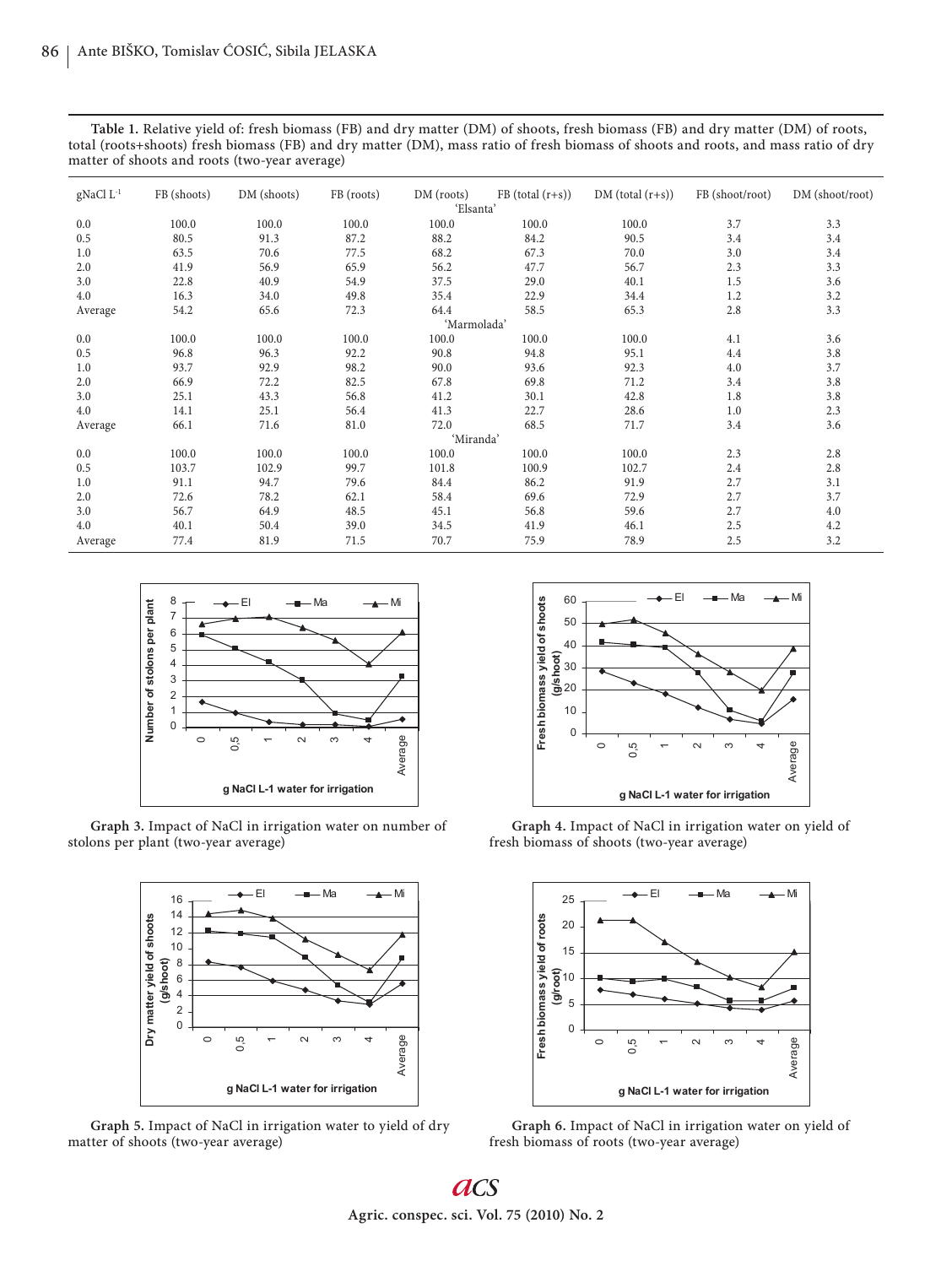

**Graph 7.** Impact of NaCl in irrigation water on yield of dry matter of roots (two-year average)



**Graph 9.** Impact of NaCl in irrigation water on % of dry matter of roots (two-year average)

duction of fresh biomass yield was determined in 'Marmolada' and 'Miranda' at 1.0 g NaCl L-1 in irrigation water in comparison to the control. For every further increase in salts concentration in both trial years the fresh biomass yield of shoots in all three strawberry cultivars was reduced significantly.

The highest fresh biomass yield of shoots, in both trial years had 'Miranda', followed by 'Marmolada', and 'Elsanta' respectively. The differences are statistically justified.

As expected, the dry matter yield of shoots was under salts influence, of which results are shown on Graph 5 and Table 1. Upon analyzing two-year results, the dry mater yield of 'Elsanta' shoots was significantly reduced at 1.0 g NaCl  $L^{-1}$  application and of 'Marmolada' and 'Miranda' at 2.0 g NaCl L-1. 'Miranda' had increase of dry matter yield at 0.5 g NaCl L-1, however, this difference was not statistically significant in comparison to the control. In both trial years 'Miranda' had higher dry matter yield of shoots, followed by 'Marmolada', and 'Elsanta'; differences are statistically justified.

The fresh biomass yield of roots was decreasing with the increase of salts (Graph 6 and Table 1). Slightly higher fresh biomass yield of roots was established in 'Marmolada' and 'Miranda' (as well as of shoots) in variants with lower salts concentration  $(0.5$  and  $1.0$  g NaCl L<sup>-1</sup>). The highest fresh biomass yield of roots in both trial years had 'Miranda', followed by 'Marmolada', and 'Elsanta' respectively; differences are statistically justified.



**Graph 8.** Impact of NaCl in irrigation water on % of dry matter of shoots (two-year average)

The impact of salts on dry matter yield of roots is shown in graph 7 and table 1. In both trial years, the highest dry matter yield of roots had 'Miranda', followed by 'Marmolada', and 'Elsanta' respectively; differences are statistically justified. Two-year average of dry matter yield of roots demonstrates that application of higher salts concentration in irrigation water (2.0, 3.0 and 4.0 g NaCl L<sup>-1</sup>) strongly influenced reduction of dry mater yield of roots in all three strawberry cultivars.

Salts impact on percentage of dry matter of shoots is shown in graph 8. Increase in salts concentration significantly impacted increase of percentage of dry matter of shoots. The highest percentage of dry matter of shoots in the first trial year had 'Elsanta', followed by 'Marmolada' and 'Miranda', respectively; differences are statistically justified. In the second trial year, the highest percentage of dry matter of shoots was established in 'Elsanta', followed by 'Marmolada' (difference was not statistically justified). Yet again, significantly lower percentage of dry matter of shoots was established in 'Miranda'.

The salts impact on percentage of dry matter of roots demonstrates the reduction in percentage of dry matter as a consequence of salts application (graph 9). The highest percentage of dry matter of roots, in the first trial year had 'Elsanta', followed by 'Marmolada' and 'Miranda' respectively. In the second trial year, the highest percentage of dry matter of roots was established in 'Marmolada', followed by 'Elsanta' and again by 'Miranda'; differences are statistically justified.

# **Discussion**

The impact of NaCl on strawberry growth, in both vegetation trial years, was shown in first sign of necrosis of older leaves; in both years differences between cultivars were established. Necrosis was developing further with time; however, it was the fastest and in higher degree in 'Elsanta'. Established results are consistent with other authors that were studying salts impact on strawberry (Ehlig and Bernstein, 1958; Ehlig, 1961; Bruyn and Voogt, 1989; Martinez Baroso and Alvarez Gonzalez, 1990; Keutgen and Keutgen, 2003; Ondrašek et al., 2006; Saied et al., 2003; Iapichino and D'Anna, 2003; Wahome, 2003; Kurunc and Cekic, 2005) Authors established as well significant differences between genotypes in degree of leaves damage, or decaying at higher concentrations. Most of authors reference that necrosis of leaves was influenced by chlorine and (in lesser degree)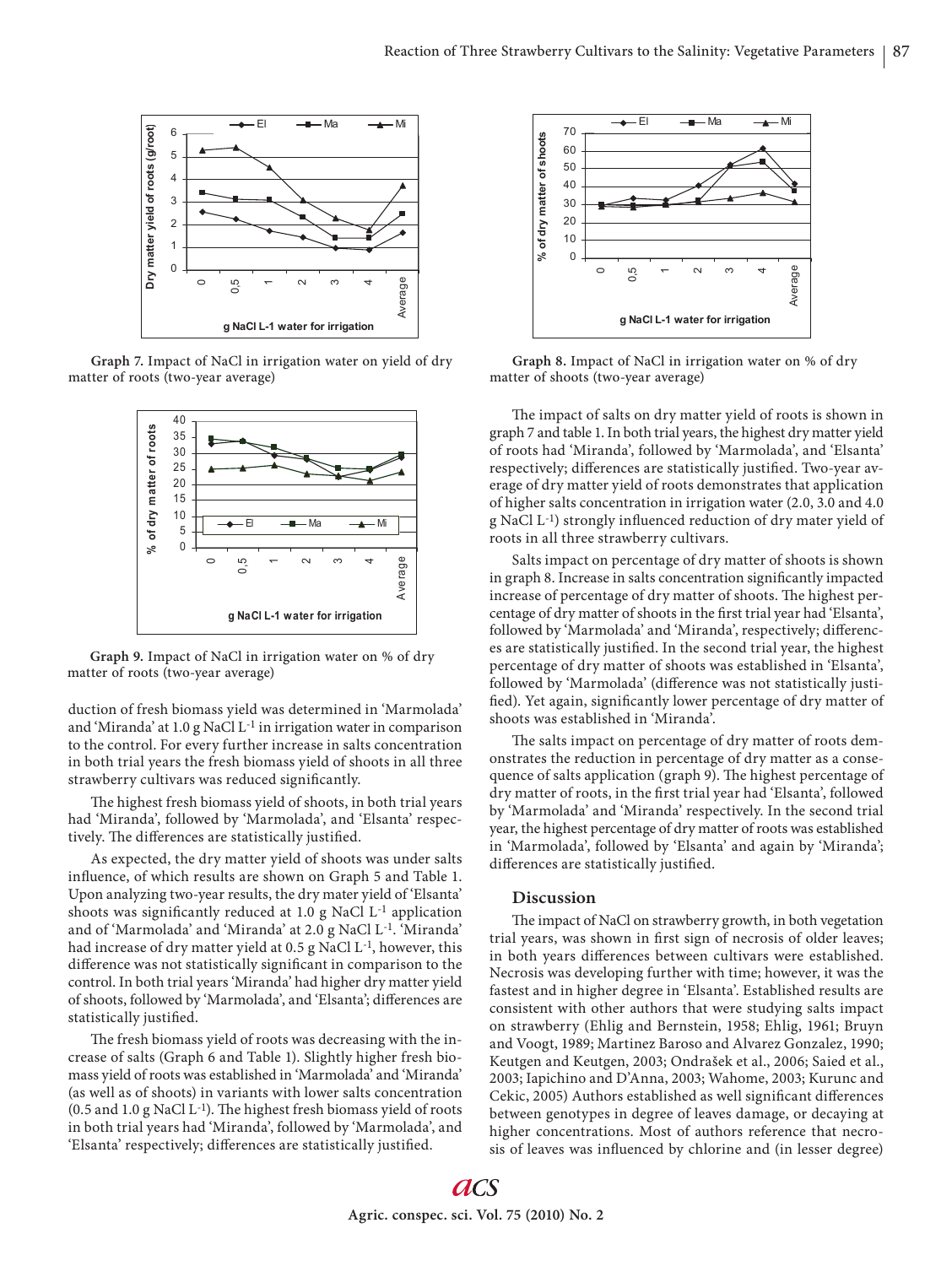sodium in leaves. Significance of establishing the intensity and degree of necrosis caused by salts is quoted by other authors as well (Shannon, 1979; Ream and Furr, 1976; Huang et al., 1995).

Regression analysis of salts impact on damage degree of strawberry in vegetative first year cycle indicated significant differences between characteristics: 'Elsanta' ( $y = 1.67x + 1.98$ ), 'Marmolada' (y =  $1.67x + 1.42$ ), and 'Miranda' (y =  $1.14 + 1.22$ ), in all cases at high and significant determination coefficient (0.95). While there were no significant differences in second year either in values of damage degree in comparison to previous year, it can be said with certainty that cultivars are significantly different when it comes to salinity tolerance. Zaither and Mahfouz (1993) emphasize that specific reaction of genotype, i.e. damage degree of leaves can be used as the best indicator in initial selection of tolerant (or more tolerant) genotypes.

Significant differences in salinity tolerances were determined on vegetative parts of strawberry in vegetation trial in both years. Average decrease of number of leaves in comparison to the control was between 10 and 15% (depending on genotype), with the smallest influence on 'Miranda'. The impact of salts on growth and development, as well as on number of leaves per plant was established by other authors also (Lopez and Satti, 1996, in tomatoes; Huang et al., 1995, in pumpkin), as a result of imbalance in nutrient and water receipt (low water potential), excess sodium and chlorine build up (Greenway and Muns, 1980; Pasternak, 1987), and their unfavourable effect on photosynthesis (Cheeseman, 1988). Yield of fresh biomass and dry matter of shoots and roots was reduced significantly in both trial years. In most plants shoots adversely react on increased salts level in substrate (Greinferberg et al., 1996; Cordovilla et al., 1995; Al-Karaki, 1997; Ehlig and Bernstein, 1958), where weight ratio of shoots/roots was decreasing. However, Bar et al. (1997) quote that high chlorine concentration in irrigation water more influenced reduction of dry matter yield of roots then of shoots. In our case the stronger impact on reduction of dry matter of roots in relation to shoots was determined in 'Miranda', while other two cultivars (more sensitive ones) did not show significant diference between reduction of dry matter of roots and shoots. 'Elsanta' had higher decrease in researched parameters then 'Marmolada' and 'Miranda'. The average decrease of fresh biomass yield of shoots in comparison to the control was: 43 and 48%, 32 and 35% and 21 and 24%, and of dry matter: 34 and 35%, 24 and 33% and 16 and 20% (depending on the trial year), for cultivars 'Elsanta', 'Marmolada' and 'Miranda'; this demonstrates significant specific reactions caused by genotype. Impact of salts to decline of fresh biomass yield of roots was in lesser degree then in shoots. Results are in line with the results of Ehlig and Bernstein (1958), but only for cultivars 'Elsanta' and 'Marmolada' which demonstrated their susceptibility. Alberico and Cramer (1993) considered yield of total dry matter as a realistic indicator when it comes to tolerance assessment of maize to salts. Yield of total dry matter in strawberry for two trial years demonstrates that 'Elsanta' had significant decrease at 0.5 g NaCl L-1, and 'Marmolada' and 'Miranda' at 1.0, or 2.0 g NaCl L-1 respectively (depending on the trial year). The average decrease of total dry matter yield in comparison to the control, in both trial years, was highest in 'Elsanta', followed by 'Marmolada' and 'Miranda', respectively. At 0.5 g NaCl L-1 certain increase

in dry matter yield of cultivars 'Marmolada' and 'Miranda' was established. Mentioned increase was influenced by portions of dry matter of shoots, and Mamo et al. (1996) have established significant increase in dry matter of shoots at 2.0 dS  $\mathrm{m}$ <sup>-1</sup> (1.23) g NaCl L-1) in lentil and chick-pea. Authors quote that it is not known why the application of smaller dosages of NaCl improves the yield of dry matter of shoots, and that other authors have obtained similar results (Marschner, 1995, in maize, Greenway and Rogers, 1963, in barley). According to Marschner (1995) possible cause for growth stimulation rests in potassium and sodium switch in vacuole. One of possibilities for better shoots growth (as well as to lower the degree of leaves damage) in cultivar 'Miranda' is better control of sodium and chlorine intake and transfer and/or excessive build up of essential mineral nutritive elements and adjustments to create their more favourable relations. Mentioned thesis should be methodically verified through chemical analysis (per fractions – plant parts), calculation of content and relation of essential and non-essential cations.

# **Conclusions**

- (i) Adding of NaCl into irrigation water has increased significantly all researched vegetative parameters; reaction threshold depended on researched vegetative parameter and cultivar.
- (ii) Strawberry cultivars were differentiating significantly in reaction to stress (occurrence of stress signs: chlorosis and necrosis of older leaves, damage intensity: number of necrotic leaves and decay of plants at high salt concentration in substrate).
- (iii) The average number of leaves per plant and especially the average number of stolons per plant were under influence of salts in substrate. Threshold reaction that was manifested in decrease of number of leaves emerged later on (at higher concentrations) in comparison to threshold reaction of reduction in number of stolons.
- (iv) The fresh biomass yield and dry matter yield of shoots and roots decreased significantly during NaCl application. The yield of total dry matter of strawberry (shoots + roots) in cultivar Elsanta decreased significantly at 0.5 g NaCl  $L^{-1}$ , and in 'Marmolada' and 'Miranda' at 1.0, or 2.0 g NaCl L-1. The average decrease of total dry matter yield in comparison to the control was the highest in 'Elsanta', followed by 'Marmolada' and 'Miranda', respectively.
- (v) The percentage of dry matter of shoots was increasing significantly, and the percentage of dry matter of roots was reducing significantly with the increase in salinity of nutritive base. The most consistent cultivar for both observed characteristics (the smallest increase, i.e. the reduction of dry matter percentage) under the salts influence was Miranda.
- (vi) The sequence of analyzed vegetative parameters according to the degree of selection to salinity is following: "damage degree ranking of shoots" > number of stolons > mass ratio of fresh biomass of shoots and roots > total fresh biomass > total dry matter > yield of fresh biomass of shoots > yield of dry matter of shoots  $>$  yield of fresh biomass of roots  $\ge$  yield of dry matter of roots > percentage of dry matter of roots  $\geq$  percentage of dry matter of shoots  $\geq$  number of leaves.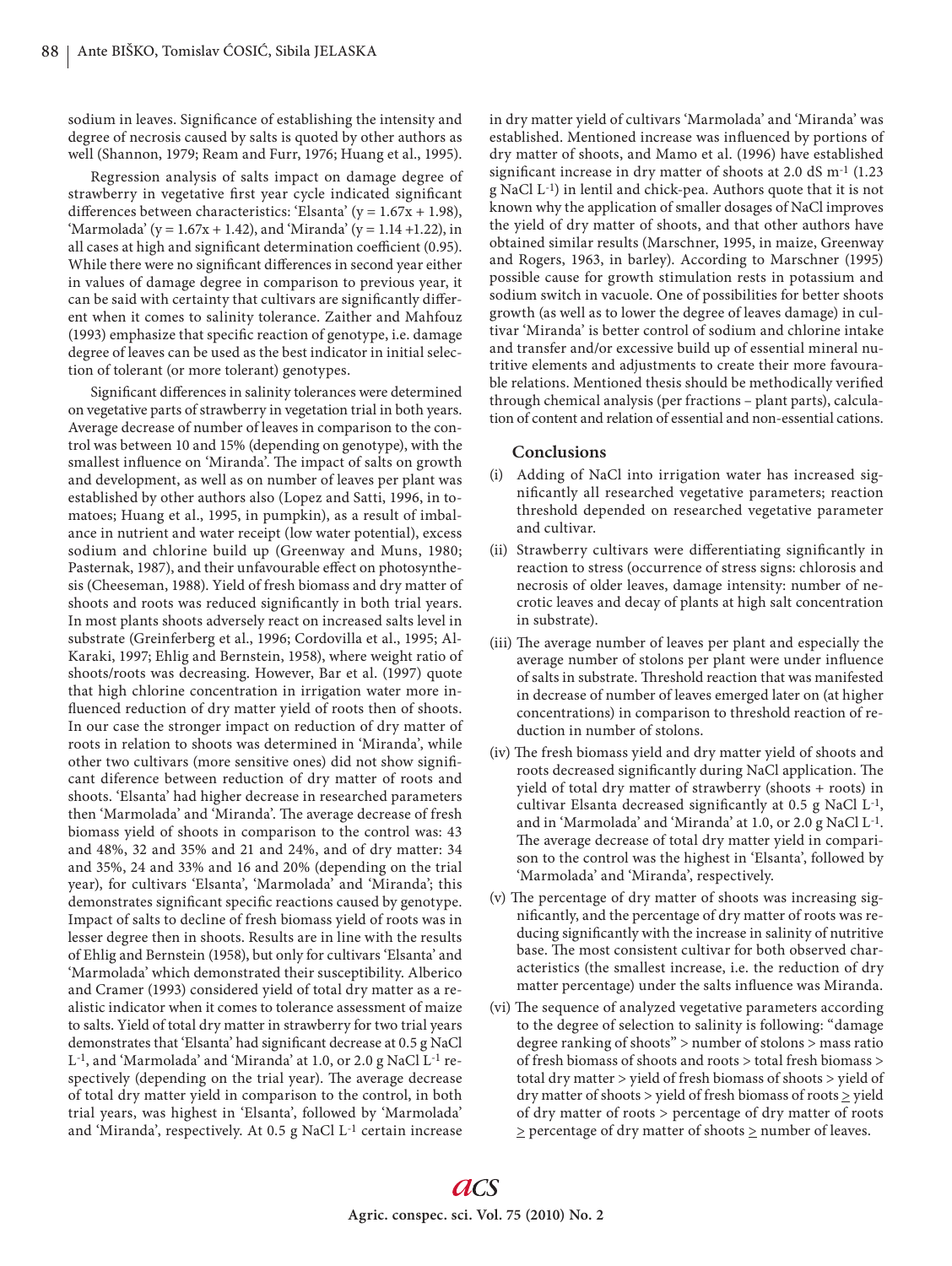(vii) According to their salts sensitivity cultivars were ranked: 'Elsanta' > 'Marmolada' > 'Miranda'.

## **References**

Adler P.R. & Wilcox G.E. (1995) Ammonium increases the net rate of sodium influx and partitioning to the leaf of muskmelon. *Journal of Plant Nutrition*, 18(9):1951-1962.

- Al-Karaki G.N. (1997) Barley response to salt stress at varied levels of phosphorus. *Journal of Plant Nutrition,* 20(11):1635-1643.
- Alarcon J.J., Sanchez-Blanco M.J., Bolarin M.C. & Torrecillas A. (1994) Growth and osmotic adjustment of two tomato cultivars during and after saline stress. *Plant and Soil*, 166:75-82.
- Alberico G.J. & Cramer G.R. (1993) Is the salt tolerance of maize related to sodium exclusion? I. Preliminary screening of seven cultivars. *Journal of Plant Nutrition*, 16(11):2289-2303.
- Ashraf M. & McNeily T. (1988) Variability in salt tolerance of nine spring wheat cultivars. *Journal of Agronomy & Crop Science , 160:14-21.*

Awang Y.B., Atherton J.G. &Taylor A.J. (1993) Salinity effects on strawberry plants grown in rockwol. I. Growth and leaf water relations. *Journal of Horticultural Science*, 68:783-790.

Badawi M.A., Alphonse M. & Bandok A.Z. (1990) Effect of some disinfectant treatments and different sodium chloride concentrations on the in vitro growth of some strawberry cultivars. *Egyptian Journal of Horticulture,*17(1):17-24.

Bar Y., Apelbaum A., Kafkafi U. & Goren R. (1997) Relationship between chloride and nitrate and its effect on growth and mineral composition of avocado and citrus plants. *Journal of Plant Nutrition,* 20(6):715-731.

Bender F., Douglass L. & Kramer A. (1989) Statistical methods for food and agriculture. Food Products Press, New York . London.

Bergmann W. (1992) Nutritional disorders of plants: development, visual and analytical diagnosis. Gustav Fischer Verlag Jena; Stuttgart; New York.

Biško A., Poljak M. & Jelaska S. (1997a) Utjecaj genotipa na umnažanje jagode in vitro. VI kongrs biologa Hrvatske, Opatija, Hrvatska, 22.-26. rujna 1997.

Bruyn J.M. & Voogt W. (1989) Strawberries. Which EC-value is the most satisfactory in autumn culture? *Groenten en Fruit,* 45(3):30.

Cheeseman J. M. (1988) Mechanisms of salinity tolerance in plants. *Plant Physiology*, 87:547-550.

Cordovilla M.P., Ocana A., Ligero F. & Lluch C. (1995) Salinity effects on growth analysis and nutrient composition in four grain legumes-*Rhizobium* symbiosis. *Journal of Plant Nutrition,*18(8):1595-1609.

Cornillon P. & Palloix A. (1997) Influence of sodium chloride on the growth and mineral nutrition of pepper cultivars. *Journal of Plant Nutrition,* 20(9):1085-1094.

Cramer G.R., Lauchli A. & Epstein E. (1986) Effects of NaCl and  $CaCl<sub>2</sub>$  on ion activities in complex nutrient solutions and root growth of cotton. *Plant Phisiol*ogy, 81:792-797.

Ehlig C.F. & Bernstein L. (1958) Salt tolerance of strawberries. *Proceedings of the American Society for Horticultural Science,*  72:198-206.

Ehlig C.F. (1961) Salt tolerance of strawberry under sprinkler irrigation. *Proceedings of the American Society for Horticultural Science,* 77:376-379.

Epstein E., Norlin D.J., Rush D.V., Kingsbury R.W., Kelly C.B., Cunningham G.A., & Wrona A. F. (1980) Saline culture of crops: A genetic approach. *Science*, 210:399-404.

Finck A. (1982) Fertilizers and fertilization: introduction and practical guide to crop fertilization. Weinheim; Deerfield Beach, Florida; Basel: Verlag Chemi.

- Garg B.K., Vyas S.P., Kathju S., Lahiri A.N., Mali P.C. & Sharma P.C. (1993) Salinity-fertility interaction on growth, mineral composition and nitrogen metabolism of indian mustard. *Journal of Plant Nutrition,* 16(9):1637 - 1650.
- Graifenberg A., Botrini L., Giustiniani L. & Lipucci di Paola M. (1996) Yield, growth and element content of zucchini squash grown under saline-sodic conditions. *Journal of Horticultural Science*, 71(2):305-311.
- Greenway H. & Munns R.A. (1980) Mechanisms of salt tolerance in nonhalophytes. *Annual Review of Plant Physiology,* 31:149-190.
- Greenway H. & Rogers A. (1963) Growth and ion uptake of *Agropyron elongatum* on saline substrates, as compared with a salt-tolerant variety of *Hordeum vulgare*. *Plant and Soil*, 18:21-30.

Heimler D., Tattini T., Ticci S., Coradeschi M.A. & Traversi M.L. (1995) Growth, ion accumulation, and lipid composition of two olive genotypes under salinity. *Journal of Plant Nutrition,*  18(8):1723-1734.

Huang B., Scot NeSmit D., Bridges D.C. & Johnson J.W. (1995) Responses of squash to salinity, waterlogging, and subsequent drainage: II.Root and shoot growth. *Journal of Plant Nutrition,*  18(1):141-152.

Huang J. & Redmann R.E. (1995) Salt tolerance of *Hordeum* and *Brassica* species during germination and early seedling growth. *Canadian Journal of Plant Science,* 75: 815-819.

Iapichino G. & D΄Anna F. (2003) Genotype variation in *Fragaria x ananassa* Duch. seed germination under in vitro salinity stress. *Acta Hort.* (ISHS) 609:119-111.

Keutgen A.J. & Keutgen N. (2003) Influence of salinity stress on fruit quality in strawberry, International Symposium on Managing Greenhouse Crop in Saline Environment, Pisa –Italy, 30. May, *Acta Hort.,* Vol.I., No.609:155-157.

Kurunc A. & Cekic C. (2005) Response of three strawberry cultivars (Fragaria x ananassa Duch.) to different salinity in irrigation water. Hort. Sci. (Prague) 32(2):50-55.

- Lei Y., Tadano T., Tian K., Ichizen N., Sun J. & Yamazaki S. (1997) Effect of soil salinity on the growth and nutritional status of crop plants and that of N and P application. pp 419-420. In: T. Ando, K. Fujita, T. Mae, H. Matsumoto, S. Mori, and J. Sekiya (eds.): *Plant Nutrition for Sustainable Food Production and*  Environment. Kluwer Academic Publishers. Dordrecht, The **Netherlands**
- Liu M., Tian K. & Tadano T. (1997) Effects of soil salinity on the growth, nutritional status and salt-removing capacity of fodder beet. pp 421-422. In: T. Ando, K. Fujita, T. Mae, H. Matsumoto, Mori S. & Sekiya J. (eds.): *Plant Nutrition for Sustainable Food Production and Environment.* Kluwer Academic Publishers. Dordrecht, The Netherlands.

Lopez M.V. & Satti S.M.E. (1996) Calcium and potassium-enhanced growth and yield of tomato under sodium chloride stress. *Plant Science,* 114:19-27.

Maas E.V. (1986) Salt tolerance of plants. *Applied Agricultural Research, I*. 12-25.

Mamo T., Richter C. & Heiligtag B. (1996) Salinity effects on the growth and ion contents of some chickpea (*Cicer arietinum* L.) and lentil (*Lens culinaris* Medic.) varieties. *Journal of Agronomy & Crop Science,* 176:235-247.

Maroto J.V. & Lopez-Galarza S. (1989) The spanish strawberry industry. International strawberry symposium, Cesena - Italy, 22-27 May. *Acta Horticulturae,* Vol. II, No 265:653-658.

Marschner H. (1995) Mineral Nutrition of Higher Plants, Second edition. Academic Pres, London, San Diego, New York, Boston, Sydney, Tokyo, Toronto.

Marschner H., Kylin A. & Kuiper P.J.C. (1981a) Differences in salt tolerance of three sugar beet genotypes. *Physiologia Plantarum*, 51:234-238.